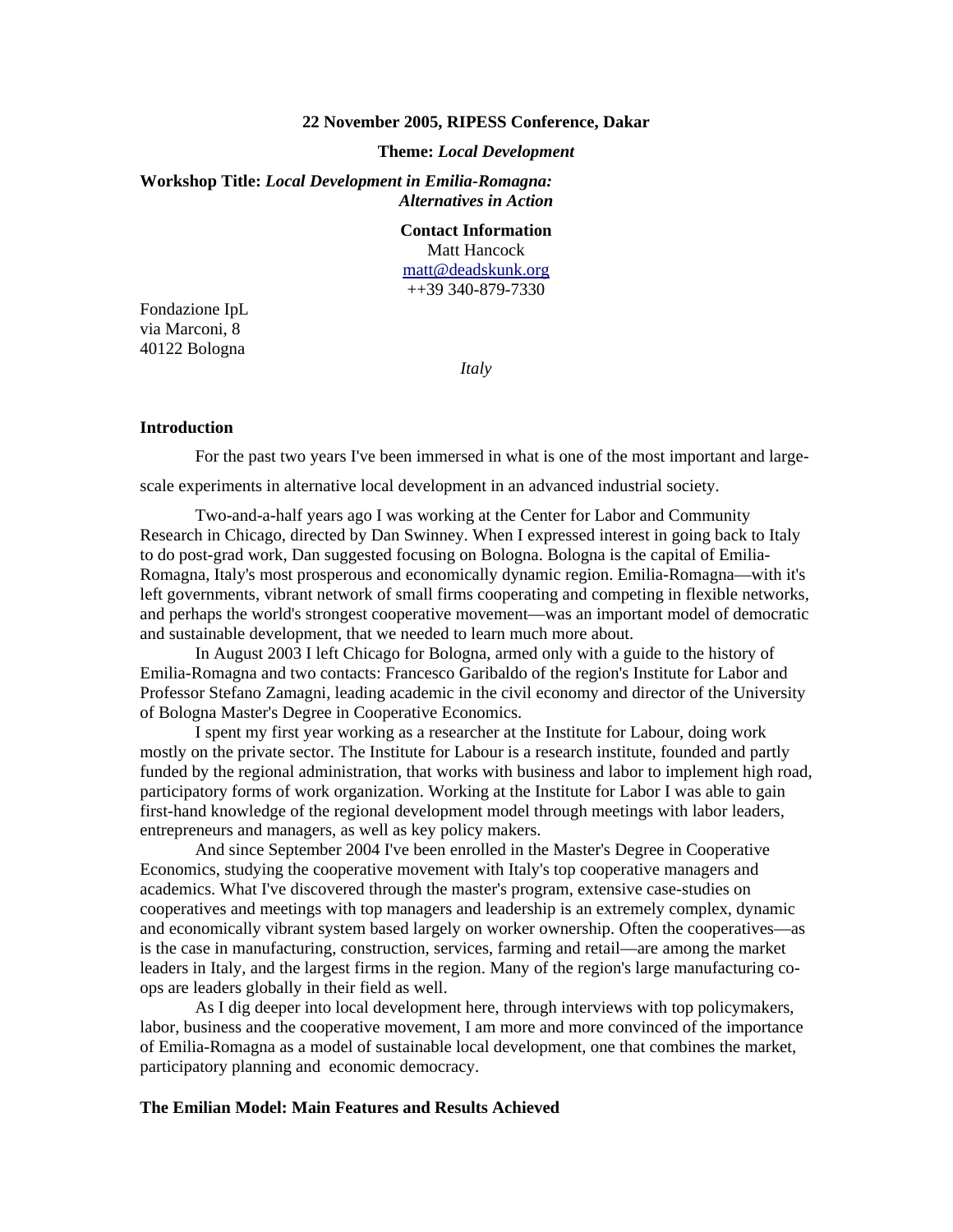Following World War II, Emilia-Romagna's economy was in a shambles. What industry that did develop prior to and during the war was in deep crisis. The end of the war forced the region's plants into massive layoffs. The workforce was overwhelmingly agricultural, dominated by sharecroppers and landless peasants. In addition, agriculture was very backwards. Landowners were loathe to industrialize or make improvements to the land. And with the end of the war, the partisans came flooding back into the cities, only increasing the levels of unemployment and the strains on an underdeveloped economy. Immediately following World War II, Emilia-Romagna was one of the last regions in Italy in terms of standard of living.

 Today, Emilia-Romagna is one of the top 20 most prosperous regions in Europe. Emilia-Romagna has the highest per capita income in Italy and the most equitable distribution of wealth: wages are high, and the difference between rich and poor is lower than anywhere else on the peninsula. Unemployment is just 3.7%, hovering above 2% in some of the more prosperous cities A region of just 4 million people, there are 300,000 firms, with an average firm size of 5 employees, slightly higher in manufacturing. Large firms, employing more than 250 people, make up less than 1% of total firms. Emilia-Romagna's manufacturing base is very strong, and has continued to expand over the last two decades, despite trends to the contrary in other advanced economies. This has allowed for the development of an advanced service sector that, connected to manufacturing, is a significant source of value-added and the creation of good jobs.

 The local economy is dominated by small and micro-firms, mostly family owned, that operate in a highly decentralized manner. In marked contrast to the vertically integrated, Fordist companies that developed in other advanced, capitalist countries, firms in Emilia-Romagna both compete and cooperate in different formal and informal networks to produce world-class goods for the global market. Emilia-Romagna's firms and networks of firms are world leaders in the automotive industry, the packaging machinery industry, machine tools, biomedical equipment, agricultural machinery, ceramics and textiles. The vast majority of firms are owned by workerentrepreneurs, or artisans, who are specialized in a particular phase of production, connected by informal networks, by a lead firm in a cluster, or, in some cases, a large anchor firm. Often small firms are started by employees of large companies, who essentially spin-off from their original employer to become their own boss. In this case, the mother firm often remains a main client of the spin-off and may become an investor in that new firm. Some of these small firms go on to become lead firms in a sector as well. In the past, workers fired for union agitation would also go into business for themselves, often forming a worker-owned co-op as is the case of the Bilanciai cooperative of Modena, today one of the world leaders in the production of industrial weighing equipment. Today, CNA, the national association of small businesses – started in Bologna by the Left parties in 1945 – plays a key role in promoting the small firm economy. But CNA does more than just lobbying, CNA provides value-added services for its members that impact on the strategic success of firms and on networks of firms.

 Another unique feature of the Emilian economy is the significant presence of cooperatives. Nearly 10% of the workforce is employed by the region's 7,500 cooperatives, and with almost 5,000 worker-owned co-ops, Emilia-Romagna is the epicenter for worker-ownership in Italy. 6% of the region's GDP is produced by cooperatives. This number is very significant, considering that the cooperatives tend to be medium-large firms, which make up just 1% of total firms in the region. Cooperatives are the undisputed leader in retail in Emilia-Romagna and have a significant presence in agriculture (Italy's largest milk producer is a cooperative based in Bologna). Some of the region's most impressive manufacturers are cooperatives. These workerowned cooperatives are frequently national and international leaders in their particular market, and among the most innovative firms in the region. Legacoop, the largest organization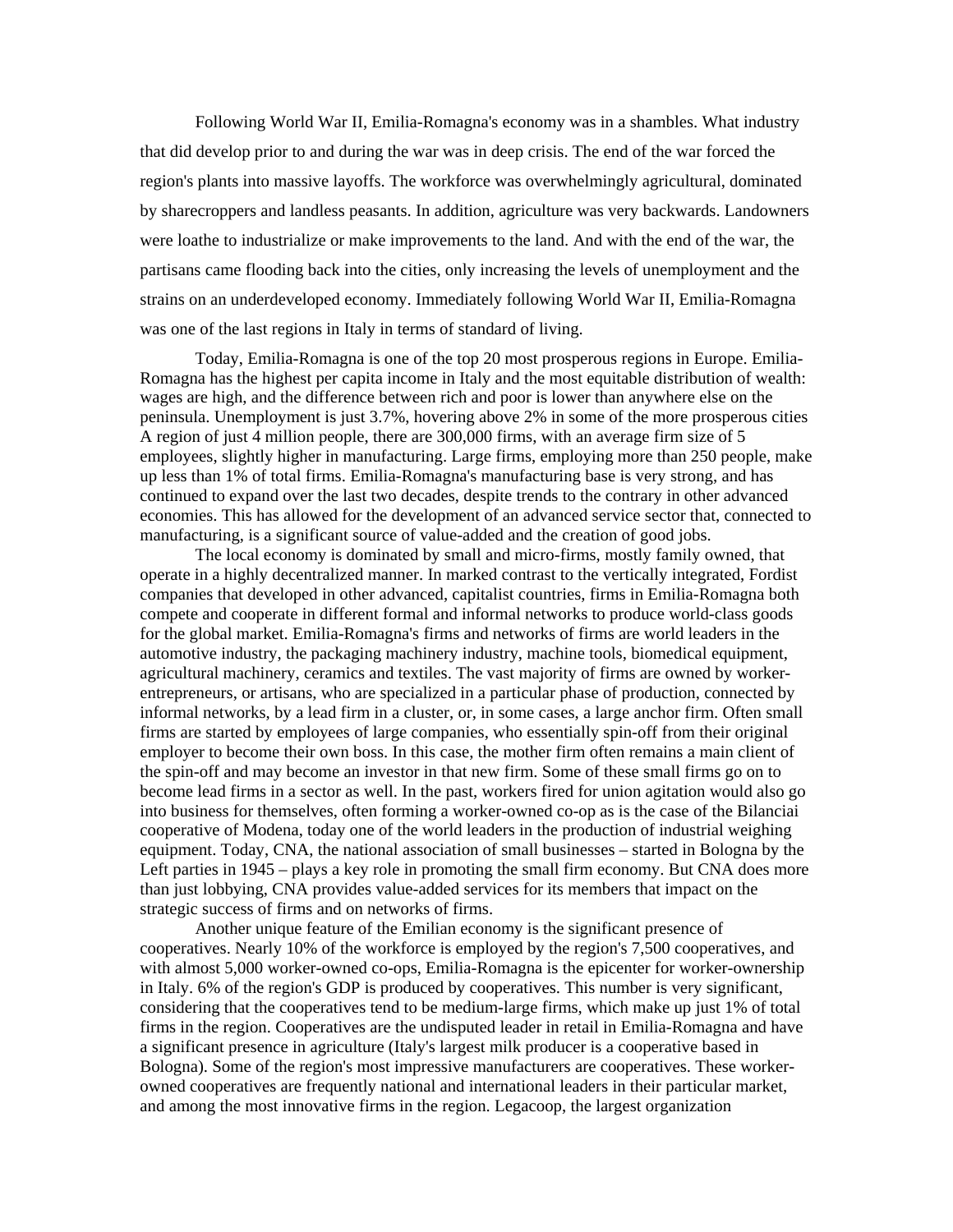representing co-ops in Emilia-Romagna, plays an important role as lobbyist, interface between firms and government, coordinator of networks of co-ops and the promotion of new co-ops. Legacoop also manages Coopfond, a cooperative venture capital fund of more than \$200 million generated from the profits of member cooperatives.

 This combination of the prevalence of small firms and micro-firms – whose owner is frequently also a worker – and cooperatives as the dominant economic force in the region make Emilia-Romagna's economy one of the most democratic, as measured by the direct participation of labor in firm-level management.

 Labor also plays a significant role in the regional economy, not simply as a redistributor of wealth, but as a driver of development. Labor has often anticipated trends in the economy – before employers – and have successfully worked with businesses to stay innovative and dynamic, allowing manufacturing to maintain and continue to create good jobs. Labor has also successfully used the strike as an instrument for influencing business strategy, and not just wages. Labor is a key player in the production of wealth, and not simply the passive redistribution of wealth. With their own vision of how the economy should be managed, labor deserves its position as strategic partner in local development.

 And while Communist Parties throughout the world were experimenting with planning and command economics, the Italian Communist Party (PCI) – which governed from 1945 until its transformation into the Left Wing Democrats in 1991 – took a bold, new path based on the acceptance of the market, the embrace of the entrepreneurial spirit and an alliance among small and medium firms, labor, and the cooperative movement against monopoly capital.

 The Communist Party in Emilia was primarily a party of workers and peasants. Through the PCI, workers and peasants became mayors, town councilpeople, elected officials in the provincial government, union leaders and, later on, the main force in the regional government, not to mention small business owners and cooperators: the driving force behind post-war development. And when the working class and peasantry were not involved directly in managing the economy through cooperatives and small firms, they were "social protagonists," driving development through policy or campaigning in the labor union.

 Policymakers in Emilia-Romagna provide a significant degree of leadership in terms of setting broad objectives for development, but always do so in a consensus-based style. Labor, government and businesses work together on a permanent basis to build a common vision for development. Policy in Emilia-Romagna is the result of a process of dialogue among the "social partners" and government, with policymakers playing an important role in setting strategic objectives. One has the sense that, here, the common interest really does trump self-interest.

 The Communist Party had an important impact on development in Emilia-Romagna in two ways: first, directly through it's policies, then through its leadership in civil society and its ability to create broad-consensus around its vision and policies.

 Policy in Emilia-Romagna tends to be driven by a long-term vision for development. For example, the current Minister for Productive Activities is thinking in terms of the impact his policies will have on manufacturing over the next forty years. This type of long-term thinking is made possible by the the remarkable political stability in the region: the PCI, for forty years following the end of World War II, could count on being in power decade after decade. And, though weakened somewhat today, the center-Left still is the dominant political force at the local and regional level.

 Policy in Emilia-Romagna has evolved significantly since the PCI first came to power in the region's main provinces in 1945. Here, in general terms, are the main features of policy as it has evolved since  $1945<sup>1</sup>$ 

<u>.</u>

<sup>&</sup>lt;sup>1</sup>When discussing policy and development in Emilia-Romagna, some mention must be made of the Aldini-

Valeriani technical high school. Founded in the  $19<sup>th</sup>$  century out of the inheritances of two local professors and inventors (Valeriani was the grandson of Galvani), the Aldini-Valeriani Technical High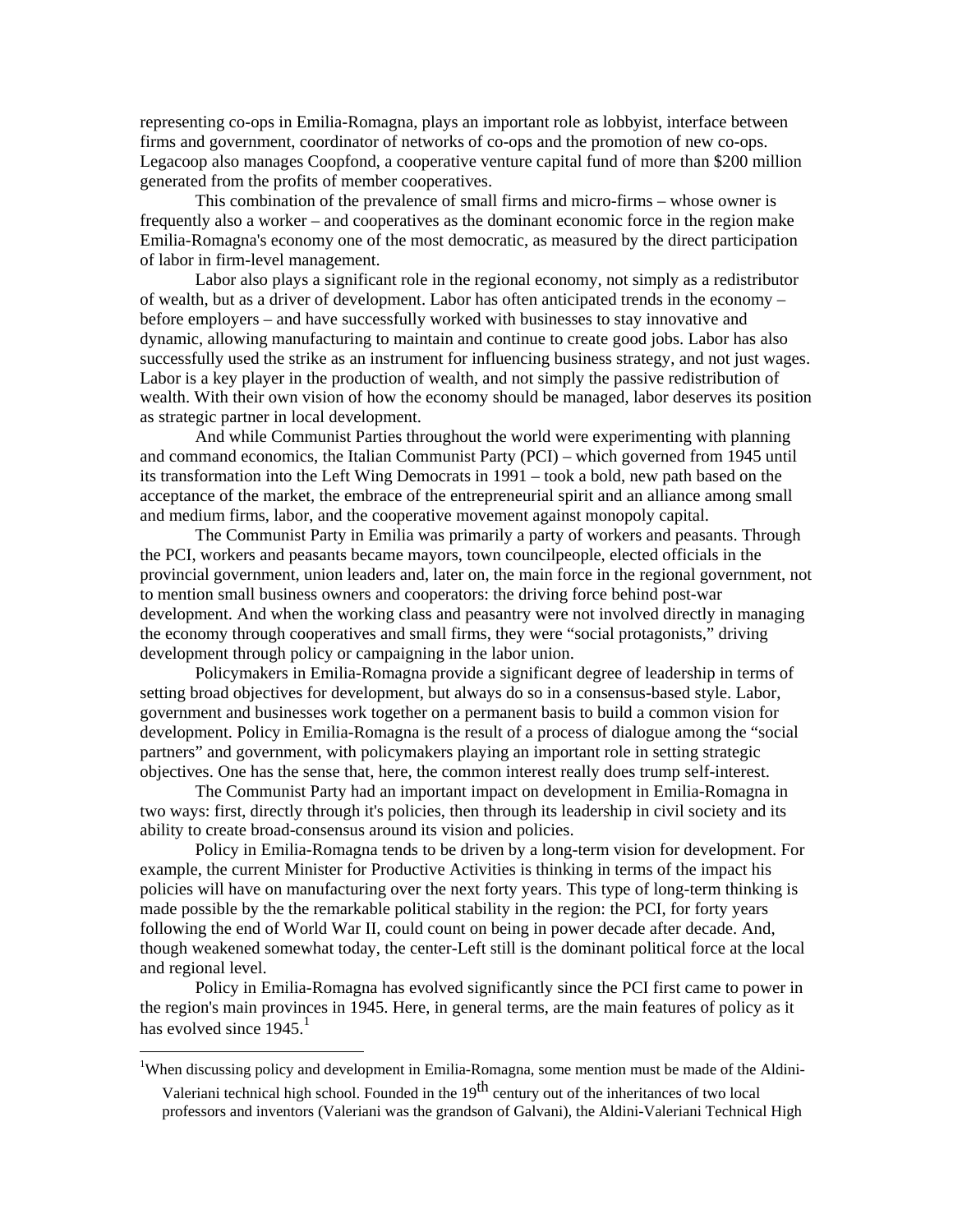- 1.) With extremely limited resources, the Communist-led municipalities in Reggio-Emilia and Modena set about creating the region's first "productive areas" in the 1950s and 1960s. These local governments were confronted with two big problems following the Second World War. On the one hand, many of the region's craftsmen were working in unsafe, unhealthy, make-shift workshops. On the other hand, with the development of industry, there was an increase in land speculation. To combat both problems, the municipal governments purchased land, made infrastructure improvements to render the land fit for industrial use and sold small plots to small business owners and cooperatives at below market values. This move, originally designed to deal with the problem of safe workingconditions and speculation, would prove an important stimulus in the creation of the region's industrial districts.
- 2.) In the 1970s, the new regional government without any powers of its own to make economic development policy – created ERVET, the regional development agency. ERVET was a private corporation wholly owned by the regional government that allowed the new regional government to intervene directly in economic development. Over the next fifteen years, through ERVET, the regional government created a series of sector-based service centers to provide small and medium firms with "real services" that they either could not find on the market, or could not afford. Thus began a decades-long period of "literacy training" for the region's small and medium firms, an intervention that many, today, deem "decisive" for the continued competitiveness of the local economy on the global market.
- 3.) In the 1990s, the region's policymakers, businesses and labor leaders began to explore the limits of the "Emilian-model" as it had developed. The conclusion was that the region's traditional competitive advantage (namely the ability to "learn by doing" and make incremental innovations to products, a focus on quality and customization) was not enough to keep firms competitive in the  $21<sup>st</sup>$ century, especially in the face of growing competition from developing countries. Rejecting the idea that manufacturing should shift to low-wage countries,

School began training skilled workers and designers before the advent of industrialization in Bologna, essentially priming the pump. As a result, the first local industry began to develop in the late 19<sup>th</sup> century. But the most important impact of Aldini on local development was in the packaging district. Bologna's world-class packaging district was essentially built by graduates of Aldini, including some of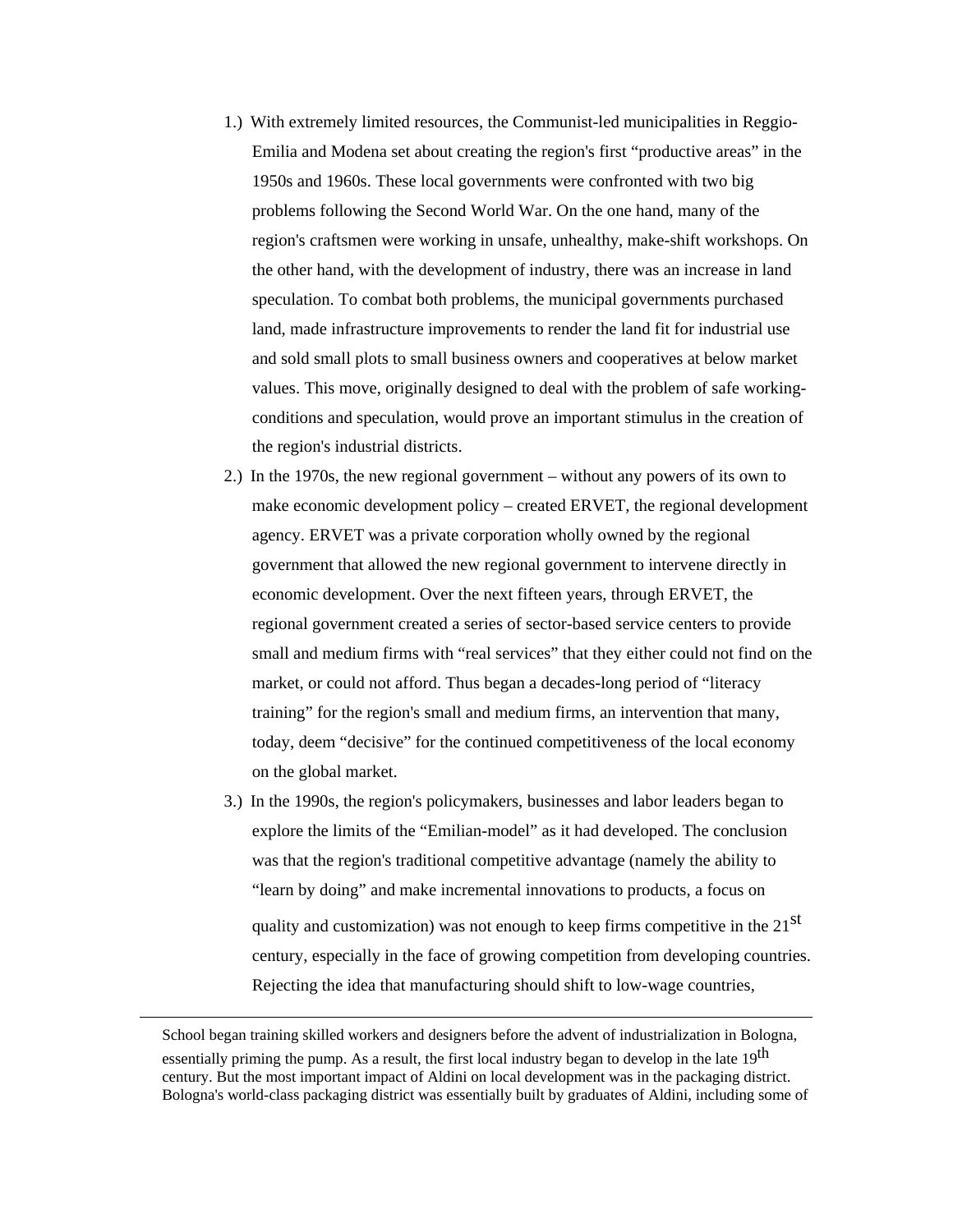policymakers, businesses and labor developed a vision that saw manufacturing connecting with the emerging hi-tech sectors, regional universities and research laboratories. Emilia-Romagna would compete on quality and innovation, not cost. These reflections, and ensuing dialogue among the social partners, resulted in the passage of the regional innovation and technology transfer law in 2003. This law created a regional network of universities, private laboratories, service centers and new "innovation centers." This network is financed in part by regional and EU funds and is managed by ASTER, the region's technology transfer agency. In addition to financing the creation of this network (stimulating supply), the regional government also provides direct financing to companies or groups of companies doing to do innovative research in partnership with the innovation network (stimulatin demand). The most tangible results have been the creation of a new "hi-mech" virtual district, connecting advanced research in areas like nanotechnology with traditional manufacturing as well as the hiring, since 2003, of nearly 1000 researchers directly by private industry.

 But fundamental for understanding the overall success of Emilia-Romagna, in terms of competitiveness, social cohesion and economic democracy, is understanding the PCI's ability to exercise hegemony in civil society. This hegemony translated into the creation of a shared vision for economic and social development that guided the region's policymakers, union, cooperators and small and medium business owners. This vision defined the overall context for development, and made sure that conflict, more often than not, was a progressive force.

 Following World War II, the PCI was the dominant power in politics in the region, and exercised leadership in civil society (often with the Socialist Party as junior partner) through the CGIL, the largest labor union, the Cooperative League and the small business association, CNA, which is the region's largest business association. These three organizations were the "hard core of red power" in the region, from 1945 until the 1990s. I think the best way to describe the importance of the PCI's hegemony is by way of example. Two examples to be precise.

 In a conversation, one of the region's labor leaders told me of his first job. He started work as a machine tool operator for a small firm in Bologna that produced metal components. Both he and the owner of his firm were both members of the same local section of the Communist Party. But here, unlike Soviet Russia, for example, people did not join the PCI out of opportunism, but out of deep ideological convictions and/or shared democratic values. It was not a contradiction in terms to be a "Communist entrepreneur." Which brings me to my second example. I interviewed a small business owner in the packaging district of Bologna, whose firm employs twenty people, and produces cylindrical components for packaging machinery. This owner is a self-identified "left wing entrepreneur." When I asked him to explain, he said that meant seeing building his business in an overall context of the social development of the local community, of seeing labor and dialogue with the labor union as a key to his competitive

the district's largest anchor firms today.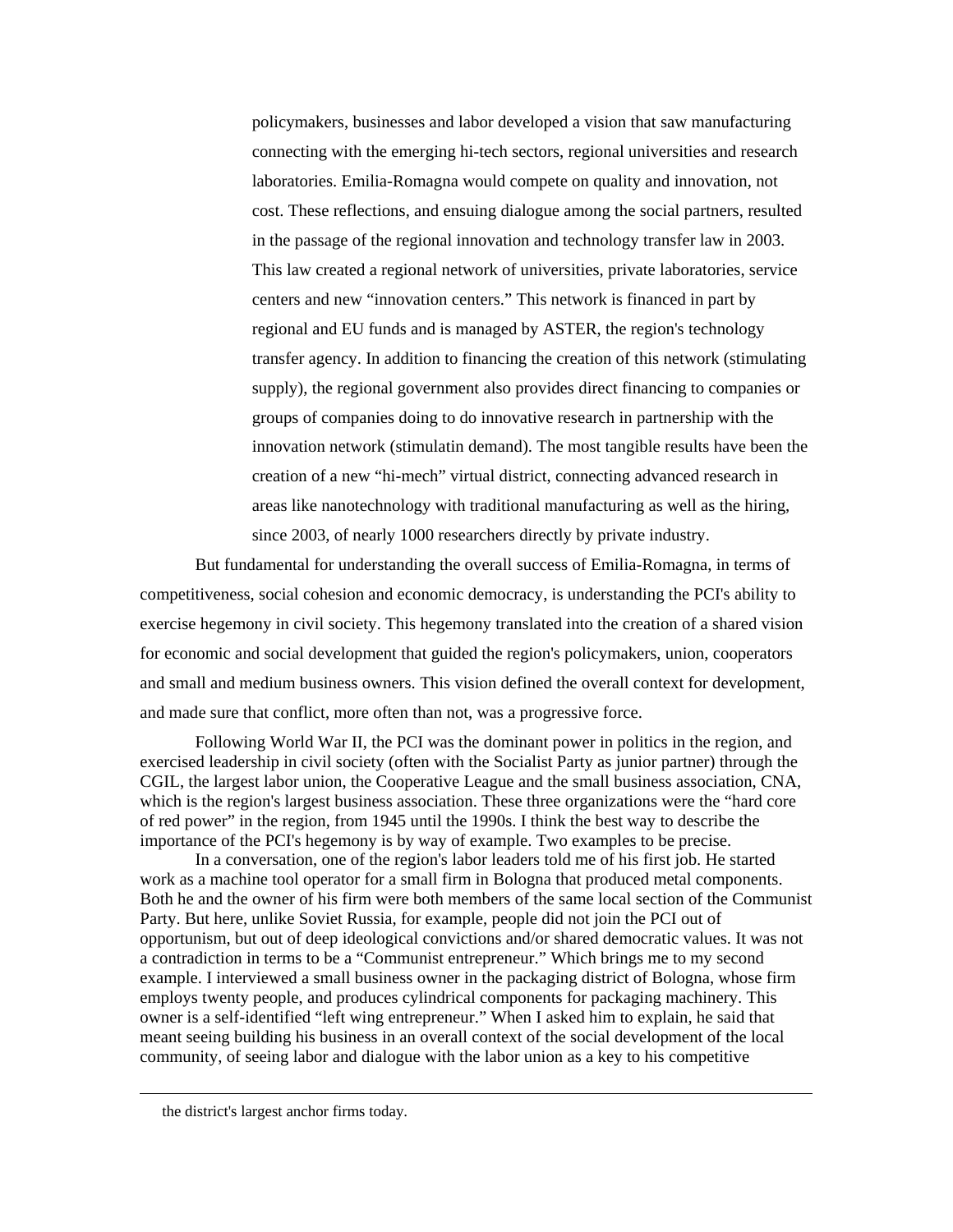advantage, of involving his employees in ownership and management, and of building something that will outlive him and continue to produce wealth for future generations.

 This is not to say that development in Emilia-Romagna is without conflict. On the contrary, there were periods of intense conflict in Emilia-Romagna, particularly following World War Two, and lasting into the early 1960s when the large firms in the region were extremely hostile to labor, often resorting to mass layoffs and individual firings to purge labor organizers and agitators from their businesses. Even more violent were the clashes with large landowners. One veteran organizer I know remembers attending the funeral of the last labor organizer to be killed in a confrontation with a landowner. That was in the early 1960s.

 However, the hegemony effectively exercised by the PCI, it's ability to build broad-based consensus even among sections of the bourgeoisie around its development policies (efficient government and support for businesses), and the direct and indirect participation of labor and the peasantry in the management of businesses and the economy through small firms, cooperatives and policy planning, made sure that this conflict generally had a positive outcome and that it took place in a larger, progressive vision and context of economic and social development.

### **The Emilian-Model: Significance and Future Challenges**

Emilia-Romagna is an important example of alternative development and economic

democracy. It is a large-scale experience with a direct impact on the region's 4 million inhabitants (Sweden, an oft-cited example of a successful "third way" between free-market capitalism and the command economy, has a population of just 9 million). And shows how labor's participation in management at the firm and macro-level is not only compatible with competitiveness, but can be an important source of competitive advantage.

 In addition, Emilia-Romagna has been a leader in the development of an alternative to Low Road globalization that shifts production to low wage countries, leading to deindustrialization and de-development back home. Though there have been some plant closings – particularly in the textile industry which lost 22,000 jobs in the end of the 1990s – Emilia-Romagna's firms, led by the large manufacturing cooperatives, have increased employment overall in manufacturing through a dual strategy based on concentrating R&D and high valueadded production inside the region, and opening up production sites around the world to produce for local markets. For example, the SACMI cooperative has plants in China that produce ceramics presses – using technology developed in Bologna – *for the Chinese market.*

 Still, challenges loom as some have begun talking of a crisis of maturity in Emilia-Romagna's economy. And this crisis clearly coincides with the advent of globalization. For one, there has been a breakdown in consensus among the various actors in the region. The triad of red power (labor, cooperatives and small businesses) that was key to building a common vision in the past, is fragmented. There is no grand vision on the scale of the "Emilian way to Socialism" that once animated union members and small business owners alike. And while none of the policymakers or other regional actors seem to be concerned about the mass de-industrialization of the regional economy – on the scale of what happened in the United States in the 1970s and 1980s for example – there are a number of pressing questions that everyone is asking themselves. These questions are inextricably linked to the questions posed by the RIPESS workshop organizers, namely how to broaden and scale up the impact of the "Emilian model."

 Up until the 1970s and 1980s, local development was largely endogenous in nature, driven by small and medium firms owned by workers or small entrepreneurs in the local community and a peculiar process of accumulation, driven by the cooperatives, which tend to reinvest the majority of annual earnings into growing the cooperative, strictly limiting how much the members (the cooperative's "shareholders") earn in patronage dividends. This process of endogenous development has allowed Emilia-Romagna's firms to become major exporters (the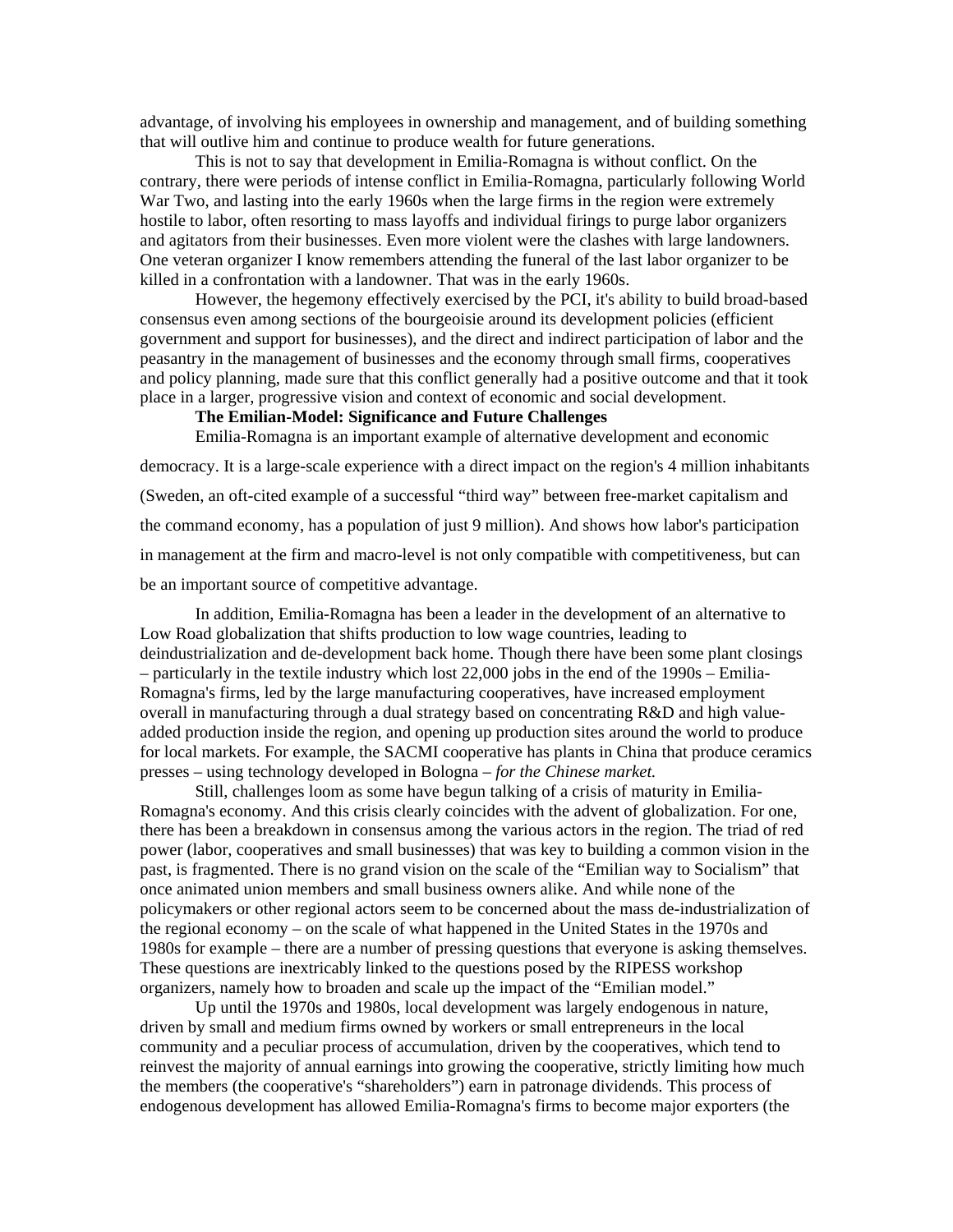region's largest manufacturing cooperatives tend to sell 50-90% of what they produce on the global market, including in many developing countries) and to "globalize" on their own terms.

 Clearly, those cooperatives that already operate on the international market will continue to succeed. Other private firms that already have a piece of the international market will remain competitive as well. In addition, a growing number of the region's larger, private firms, have turned to the financial markets as a source of capital. The risk, then, is not so much deindustrialization, but the creation of winners and losers. The majority of the region's firms – micro and small firms – and many cooperatives are still undercapitalized, with limited access to credit and almost no access to capital. Many of the region's small and medium firms face succession crises. When the original owner retires, there is no one to take the business over. These could become the losers.

 Emilia-Romagna, with its policies in support of business growth, strong system of social services, qualified workforce and extensive system of sub-suppliers, is an attractive place for Foreign Direct Investment (FDI). A number of larger firms, like Ducati and Tetrapak, have been purchased by foreign investors who see the territory as key to competitiveness and have maintained and expanded productive capacity in the region. The new biomedical "district," originally started by a local doctor, is now dominated by multi-national firms for example. But depending only on FDI as the main source of new capital could lead to a shift from endogenous to exogenous development, with a large part of the regional economy integrated into the global economy as simply one link in a global production circuit. Will this type of development still respond to the region's social needs as it has in the past? Will this type of development be as effective in distributing wealth, as it is in creating it?

 In the past, elected officials in Emilia-Romagna were likely to couch their highly pragmatic policy decisions in the terms of combating monopoly capitalism, and even of a peaceful, democratic transition to socialism (the "Italian way.") Today, this has all but disappeared. At best, the labor union will talk about building an alternative to neo-liberalism, but not a genuine paradigm shift. The reasons for this are complex. Surely the collapse of the Soviet Union and the rise of neo-liberalism as the dominant ideology even on the center-Left are components of this.

 But, objectively speaking, I think it is appropriate to see development in Emilia-Romagna as an experiment in the construction of a democratic economy; if by economic democracy, we mean direct participation by labor and communities in management of the economy at the firm and macro-level, and social (or democratic) control of investment. Worker participation has historically been one of the region's competitive advantages. In the absence of the large-scale, Fordist factory, quality and innovation became the keys to success. This meant hiring highly skilled workers, somewhere in between an engineer and an operator, who worked machinery as well as designed components. This meant that a large portion of the workforce was not interchangeable, that companies, instead, needed to make long-term investments in them. On the other hand, the dominance of micro- and small-firms meant that a large portion of the skilled working class were also owners. Combined with the presence of cooperatives in agriculture and industry, this meant that the working class and peasantry participated (and continue to participate) directly in the management of their firms. And when labor and citizens were not involved directly in management, they became indirect or "social" drivers of development through public policy.

 In the absence of an investor class, local banks, loans and grants from government, and the retained earnings of the cooperatives became the primary motor for new investments. These investments had a highly social character. And today, we can see the first stages in the development of an alternative investment mechanism in the cooperative movement's COOPFOND. COOPFOND is a risk capital fund for cooperative development. Investments are generated from a 3% "tax" on the profits of every cooperative in Italy. The fund is managed by a board of directors that represents the cooperative movement and must follow a social mission. The Fund has been involved in starting cooperatives in economically depressed areas of Italy, as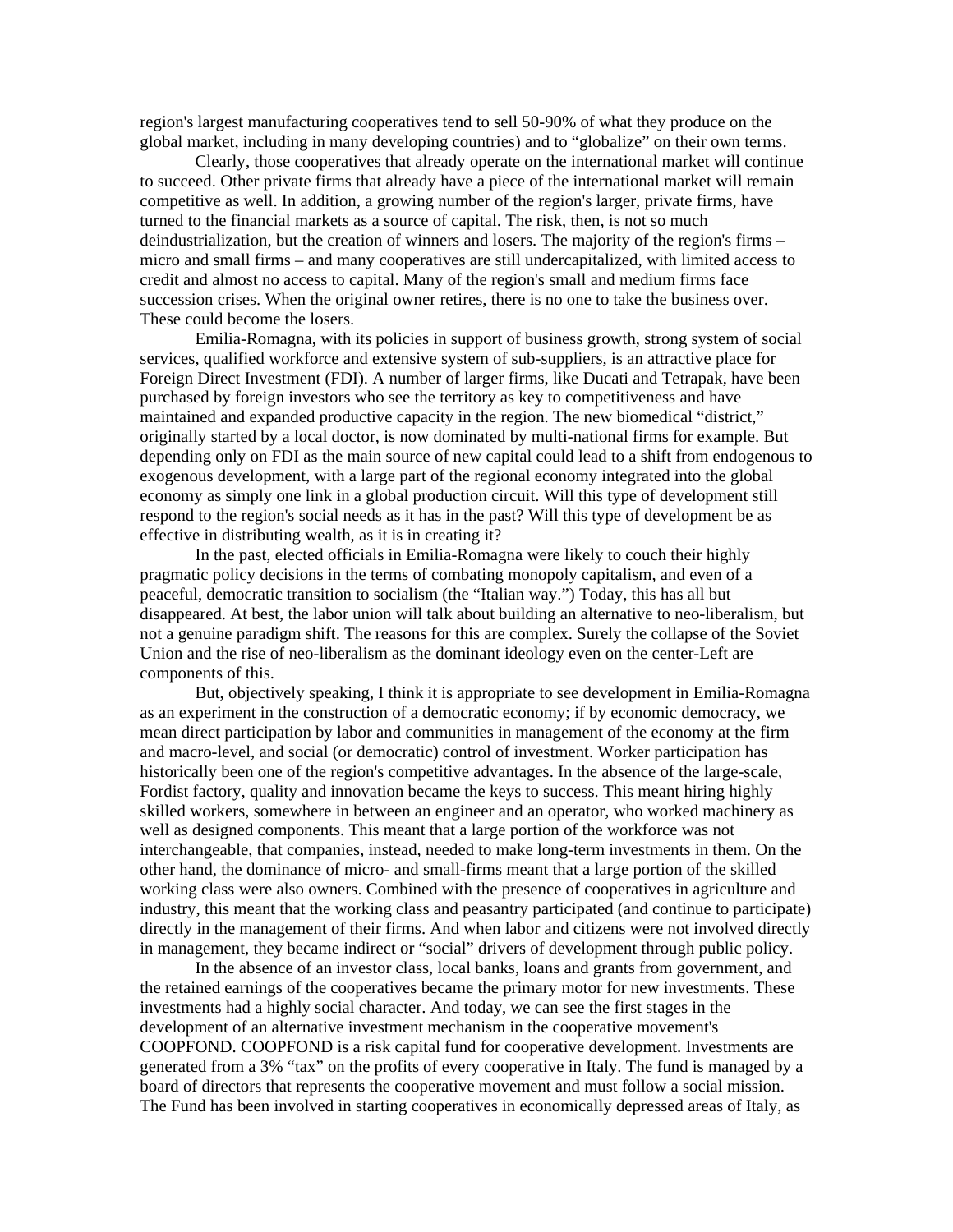well as loans and funding to existing cooperatives looking to expand. And the Fund has now announced a new focus on worker buyouts of small and medium firms in danger of closing because of succession problems. With just under 300 million euros in capital, it's a relatively small fund. Nonetheless, COOPFOND is proof that an alternative investment mechanism that meets social needs, and contributes to economic democracy, is not only possible but economically viable.

 I think if we see development in Emilia-Romagna as a model for economic democracy, then the answers to many of the challenges facing the region's development model become clear. In a broad sense, policy should favor increased participation in management and ownership. For example, the regional government could provide incentives to businesses that involve employees in ownership (something similar to ESOP legislation in the United States). The regional government is already moving in this direction, by providing access to lower-cost credit for workers looking to buyout their firm and turn it into a cooperative. This is a good start. But clearly, the region's small firms and cooperatives need access to risk capital, not just loans. To this end, a regional fund for local development could be created. This is not a new model, examples exist in Canada and England. The fund's mission could be to maximize both social and economic returns, and investors – who agree to lower returns on their investment – could be given tax incentives for investing their savings in such a fund. Another potentially powerful tool could be the recent acquisition of the *Banca Nazionale del Lavoro* by Unipol, a private insurance company owned by the cooperative movement. This new banking-insurance conglomerate could easily create an investment fund with a social mission that seeks a fair return on investment and maximum social return.

 Throughout the latter half of the last century and the beginning of this century, Emilia-Romagna has provided an example of visionary and pragmatic public policy. Emilia-Romagna is an experience, on a large scale, that shows how competitiveness, innovation, participation and social development can be mutually reinforcing; and that effectively competing in the global marketplace on the High Road is possible. It is also an important experience, globally, in economic democracy. And broadening and scaling-up its impact and significance means continuing to move this direction.